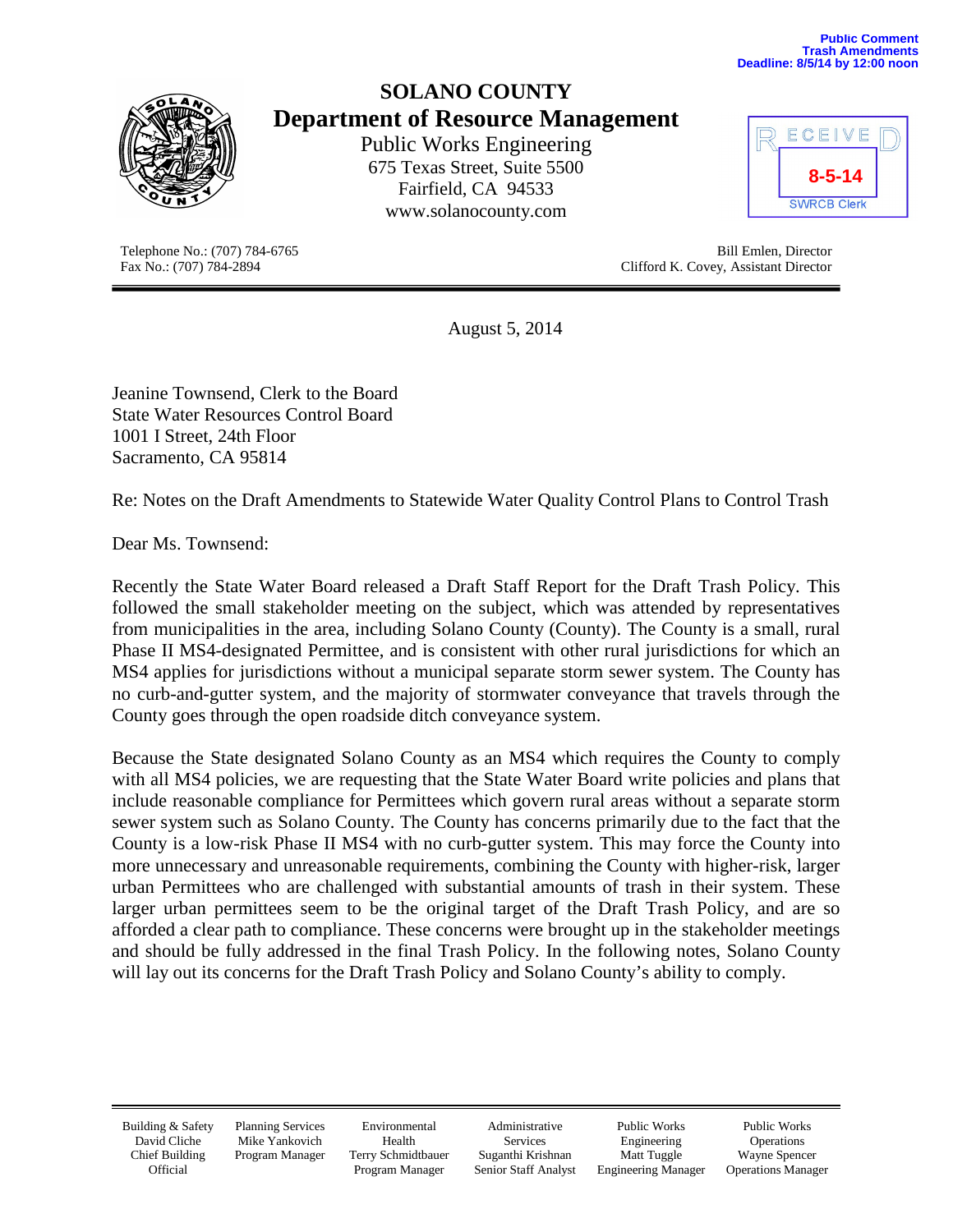## **Concern 1: Track 1 vs. Track 2**

Solano County would like to follow the Track 1, with a 100% trash capture on all storm drains. However, without storm drains to service, the County could be forced into Track 2. The way the policy is written, Solano County would likely already be in compliance, as we have full capture system *for storm drains* (or, because there are no storm drains, there are no capture systems to put in place). However, at the workshop a representative from the State Board stated that this may instead force Solano County to follow Track 2, which appears to be an unreasonable approach. In the Draft Policy it states: "Under the proposed Trash Amendments, MS4 Phase I and Phase II NPDES permittees with regulatory authority over land uses can comply with the prohibition of discharge of trash under a dual alternative compliance approach or 'Tracks'" (p. 12). This states that Phase II MS4s have the option of compliance with Track 1 or Track 2, and Solano County should be no exception, even though the policies appear to be misapplied.

Due to vagueness in the definition of "catch basins" in the 2012 Phase II MS4 Permit, the County has been working with San Francisco and Central Valley Regional Water Quality Control Boards to define "catch basins" to direct monitoring and compliance efforts for the MS4 Permit. Both Regional Water Boards have verbally or in writing agreed to define "catch basins" within Solano County as the spots in the County's MS4 system where open roadside ditches drop into streams, rivers, and receiving waters. Monitoring and testing will occur at these locations within the County.

The County recommends that compliance with the final Trash Policy be kept consistent with Regional Boards' determination of "catch basins" within Solano County. The County should be able to direct full trash capture to the identified "catch basins" to obtain Track 1 compliance. This necessitates regional consideration and variability within the Draft Policy to identify MS4s that do not fit into the Phase I large MS4 storm and gutter system. Smaller MS4s with no curb and gutter system should be able to comply with Track 1, full trash capture, without undue difficulty of compliance.

### **Concern 2: Full Capture System Certification**

The State Water Board will be taking responsibility for the certification process for full capture systems going forward. Solano County asks that certification allows for reasonable methods of compliance for Solano County. For example, the County may not be able to use established catch basin and/or trash net systems for compliance, as the County cannot tie into a curb/gutter/drain system. However in the interest of full capture, the County would be able to establish trash capture devices at the previously mentioned "catch basins" in Solano County, or where the storm ditch system goes into a body of water.

The County recommends that the State Water Board take regional systems into consideration when certifying trash capture devices to allow for reasonable compliance for unusual conveyance systems such as Solano County. While statewide consistency is mentioned, if consistency creates unattainable trash capture compliance for small MS4s with no curb and gutter MS4 system, the Policy creates unfair difficulty for low-risk MS4s such as Solano County.

### **Concern 3: Track 2 requirements**

If Solano County was forced into Track 2, the requirement for baseline and project-long monitoring would be difficult or impossible for Solano County because there are no drains to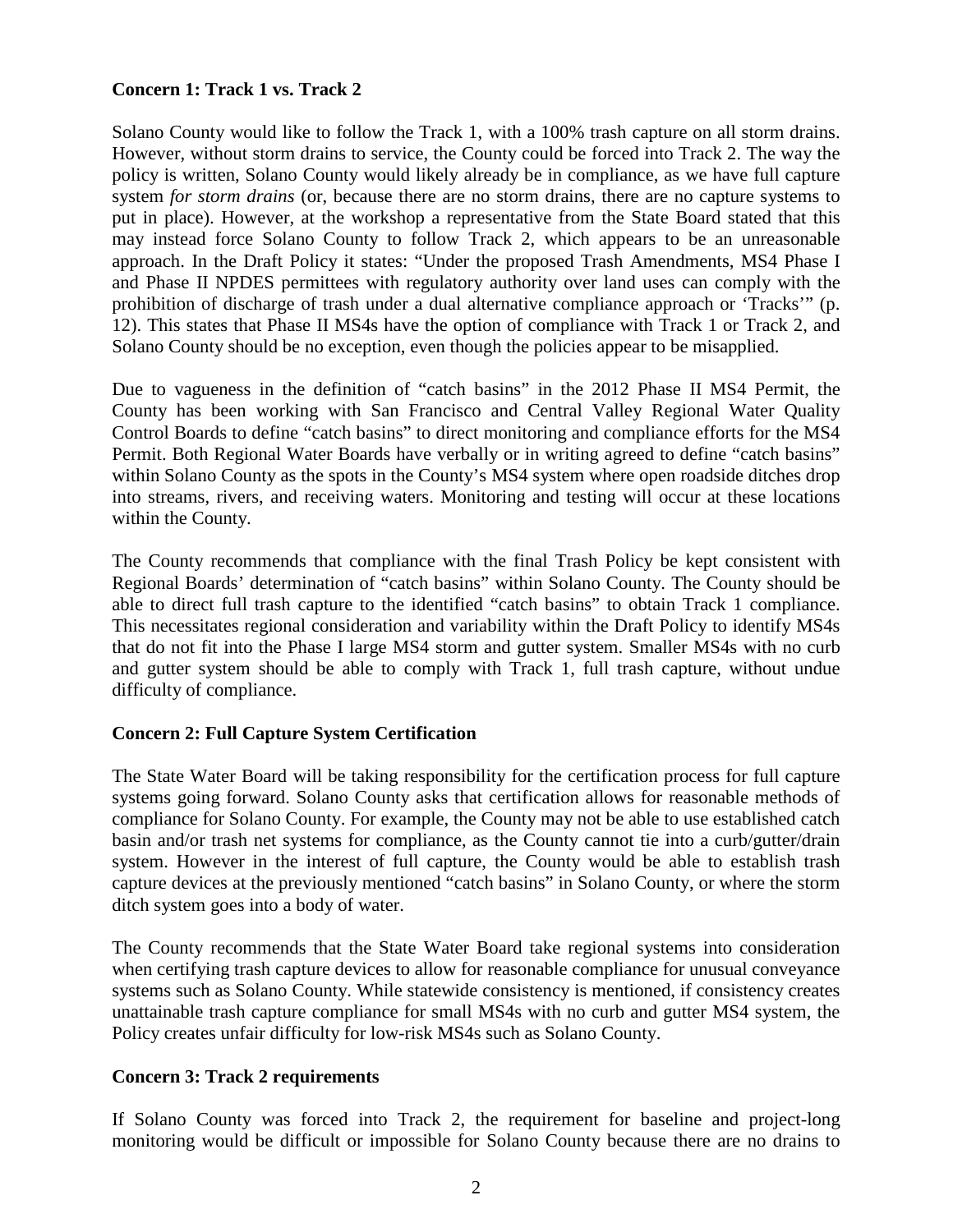monitor. The only 'drains' in Solano County are ditches, culverts, and bioswales on the sides of the road, which do not have a single entry point for monitoring and may be subject to dumping along their stretch. For an obviously rural and low trash-generating area like Solano County, it seems the difficulty of complying with Track 2 requirements would outweigh the marginal gains.

## **Concern 4: Drains vs. ditches**

One of the biggest concerns for Solano County is how the State Water Board will classify Solano County's stormwater system of roadside ditches in the Draft Trash Policy. The State Water Board made the determination to place Solano County under the Phase II Small MS4 permit despite the fact that Solano County has no separate sewer system, and there is an imperative that this should not create logistical and financial hardships for Solano County in complying with the Draft Trash Policy. We ask that the State Board make more detailed requirements for rural municipalities without sewer or drain systems for their commercial/industrial areas, including an equivalent Track 1 route.

# **Concern 5: Priority land use definitions**

Solano County has concerns about the lack of definition for the priority land use areas (commercial, industrial, and transportation hub). The State Water Board needs to provide definitions for each area before implementing the policy for consistency across municipalities. Solano County appreciates that priority land use areas will be identified not by zoning code but by actual land use. As seen in the attached spreadsheet, Solano County has considerable acreage that would be zoned for commercial, industrial, etc. land uses. However when you examine the actual areas, most of the land is on the outskirts of incorporated cities and has little developed commercial, industrial, etc. land use.

This brings up the question of sizing to identify priority land use areas. There should be numerical sizing criteria for identifying priority land uses for commercial and industrial land use, as there is for high-density residential (30 units per acre). For example, although there is a zoned commercial area, it may have one or two commercial facilities per acre. While this is a 'commercial' area, it is not a high trash-generating area – similar to how not all residential areas are high trash-generating. By identifying a number of facilities per square foot, we can more accurately identify high trash-generating areas and avoid wasting resources on isolated commercial and industrial sites with little trash generation and foot traffic.

### **Concern 6: Track 2 Opt-out option for low priority (low trash) areas**

If Solano County is forced into Track 2 requirements, we see an opportunity for prioritizing areas based on the initial monitoring requirement. Due to financial constrains (see next Concern), we believe that the Draft Trash Policy would be more effective if permittees could use the initial monitoring data to identify high- and low-trash generating areas, and direct resources accordingly.

The current Draft Trash Policy allows for Permittees to identify high-trash generating areas and direct resources accordingly. However with finite resources, there is no way for MS4s to identify lower-trash generating areas and de-prioritize accordingly. This creates an issue of being unable to move resources to higher-risk areas, and/or disproportionally applying too many resources to lower-risk areas. The only option is for MS4s to expend more resources at higher-generating areas, while still having to expend the same resources for all other land uses regardless of risk,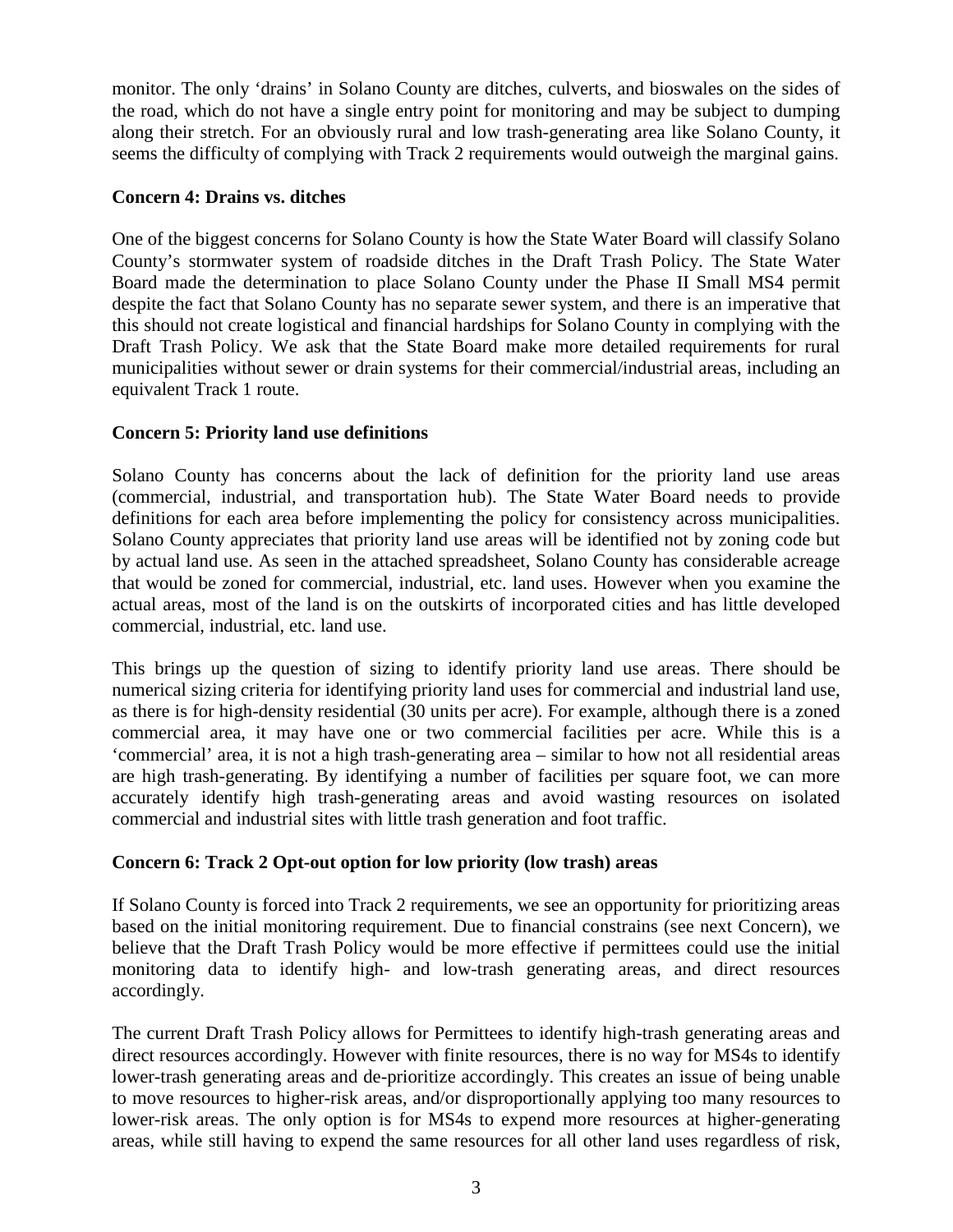which would not be a reasonable approach. This creates the problem that MS4s will be unlikely to want to identify high-generating areas, as this will only necessitate unnecessary expenditure be spent on this trash program when funds are already limited. The Board must allow for more flexibility for MS4s to have the ability to move funds away from low-risk area.

The County recommends that if the initial monitoring results show an area to have little to no trash and/or little to no risk for trash impairment, Permittees should be able to present the evidence to the Board and opt out of Draft Trash Policy requirements in low-generating areas going forward. This would conserve limited resources while allowing Permittees to focus efforts and funds on high-generating areas for trash.

# **Concern 7: Funding**

Solano County is committed to protecting and improving water quality, but has many concerns with appropriate funding levels when comparing risk levels. As with many MS4 policies statewide, the Draft Trash Policy is targeted at larger MS4s with higher trash outputs and higher pollution risks than Solano County. Solano County has a few very small areas which may qualify as priority land uses, and these areas are largely on the outskirts of incorporated cities and are lower-risk than the high density commercial and industrial areas in cities. Additionally, there are no trash-impaired waterbodies within Solano County, which shows the relatively small risk that trash currently poses to beneficial use within the County.

As with many policies, Solano County would have to comply with onerous requirements with no regard for relative trash risk. So, although Solano County is likely a very small contributor to trash in the watershed, it would still need to comply with costly regulations. Additionally, the fact that Solano County is so small and rural – placing it at a lower trash risk – is precisely why it may not be able to comply with the more straightforward and cost-effective Track 1. So rather than being rewarded for having a lower trash risk in the County, we will be burdened with higher relative costs to comply. We ask that the policy be amended to account for all MS4s in its logistics and its financial impact.

Lastly, there are no current funding mechanisms to help permittees to obtain compliance. Prop 218 precludes stormwater entities from raising their fees for stormwater management. As such there are no ways for MS4s to recoup costs for compliance

The County recommends that non-competitive funding opportunities be made available to all MS4s for compliance with the Draft Trash Policy. Additionally the County recommends that a sized approach to compliance be adopted, with lower-risk, unusual MS4s like Solano County not being penalized for their systems with relatively onerous, restrictive, and expensive costs for compliance.